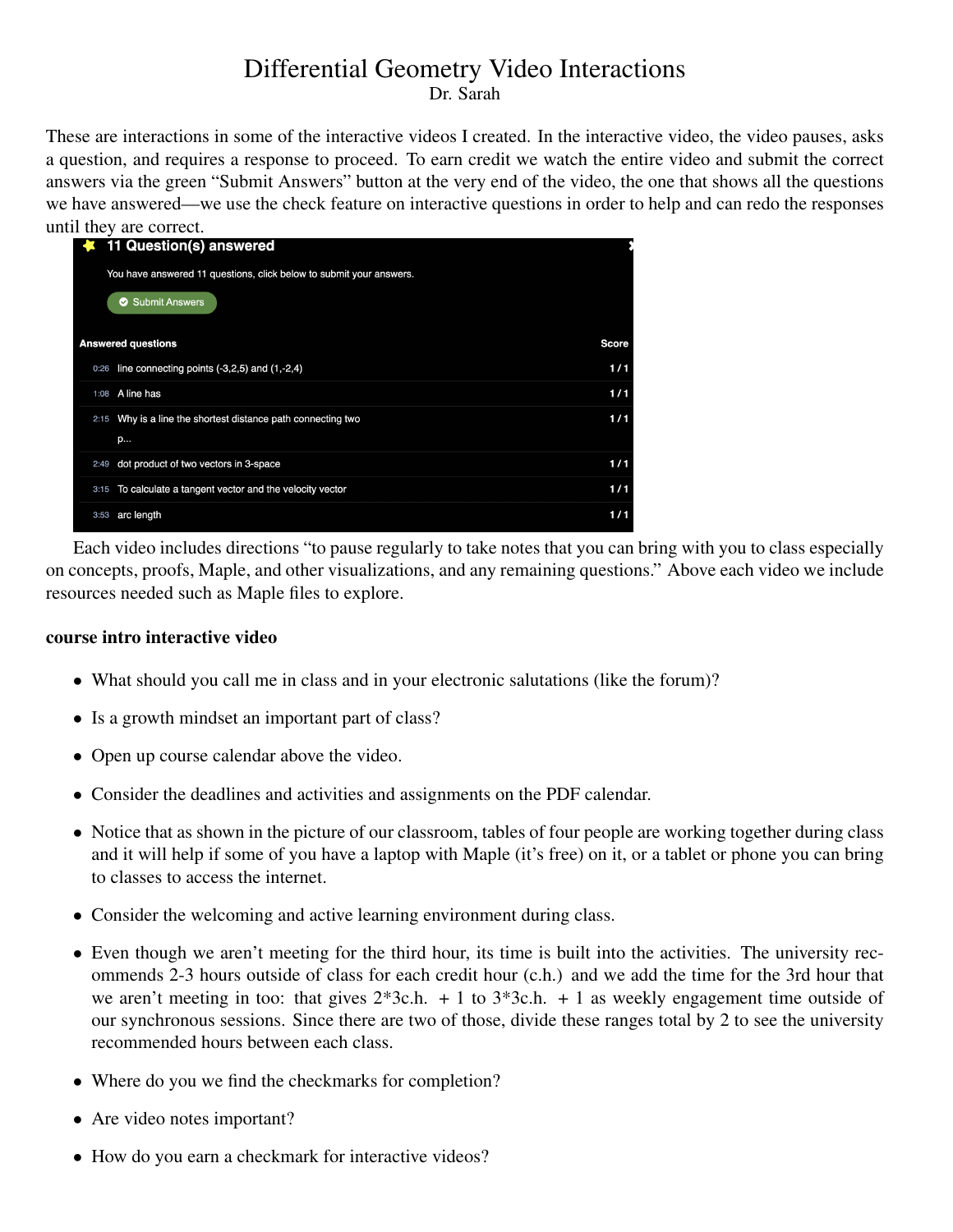- Is group work allowed on projects?
- Consider how you will create a full-size multipage PDF of your project work and Maple responses
- Where do you go to see my feedback on projects?
- Consider the 2 in-class assessments and their due dates and the 4 projects and their due dates in the PDF calendar from above the video
- Consider the grades and activities. Even with strict deadlines, there is flexibility built in and multiple pathways for success, e.g., there is a revision opportunity for one of the first three projects and one in-class assessment. Try to attempt videos for completion and take video notes by the listed date whenever possible as the material builds on itself but those have second chances.
- Consider the prereq Calculus with Analytic Geometry III and coreq Introduction to Linear Algebra. Mathlab or online sources are great for reviewing computations from those classes.
- Where can you go for help outside of class?
- What is some common advice from prior students?

# lines and Maple intro interactive video

- Write this in your notes and consider the reverse direction—how to show that if the acceleration is the zero vector  $\vec{0}$ , then we have a constant speed straight line.
- Sketch a picture in your notes that showcases the latitude and great circle paths on the sphere.

1

 $\overline{1}$ 

• Compute the dot product of 
$$
\begin{bmatrix} 1 \\ 2 \\ 3 \end{bmatrix}
$$
 and  $\begin{bmatrix} -3 \\ 0 \\ 1 \end{bmatrix}$ 

- Notice that hypotenuse is  $|\vec{u}|$  and the adjacent side is  $\vec{u} \cdot \frac{\vec{v}}{|\vec{u}|}$  $\frac{\vec{v}}{|\vec{v}|}$  so what is  $\cos(\theta)$ ?
- What is the derivative of the dot product of  $f(x) \cdot g(x)$ ?
- What is the dot product of 2 vectors on the same line?
- Sketch the picture in your notes and at  $p = \alpha(a)$  label the 2 vectors  $\alpha'(a)$  and  $\frac{\vec{q} \vec{p}}{|\vec{q} \vec{p}|}$ .
- Consider how the dot product definition, distribution, and derivative, derivative of a constant vector, and the fundamental theorem of calculus came in to rewrite the length of the line as integral  $\alpha'(t) \cdot \frac{\vec{q}-\vec{p}}{|\vec{q}-\vec{p}|}$  $\frac{q-p}{|\vec{q}-\vec{p}|}$  and then obtain the inequality from there.
- If you have access to Maple where you are, open up the .mw file above the video so that you can get used to these commands and handling the animations and graphs. If not, still continue and you can go back to do this when you do have Maple access.
- What should we do about Maple's forgetfulness and lack of forgetfulness?
- If you are in the Maple file, after clicking on the graph, test out the play button, the slider button, and moving the graph itself around too. Otherwise, do this later on.
- Consider why Maple's output is  $\langle 2/3, 2/3, 1/3 \rangle$  instead of  $\langle 1, 1, 1/2 \rangle$ .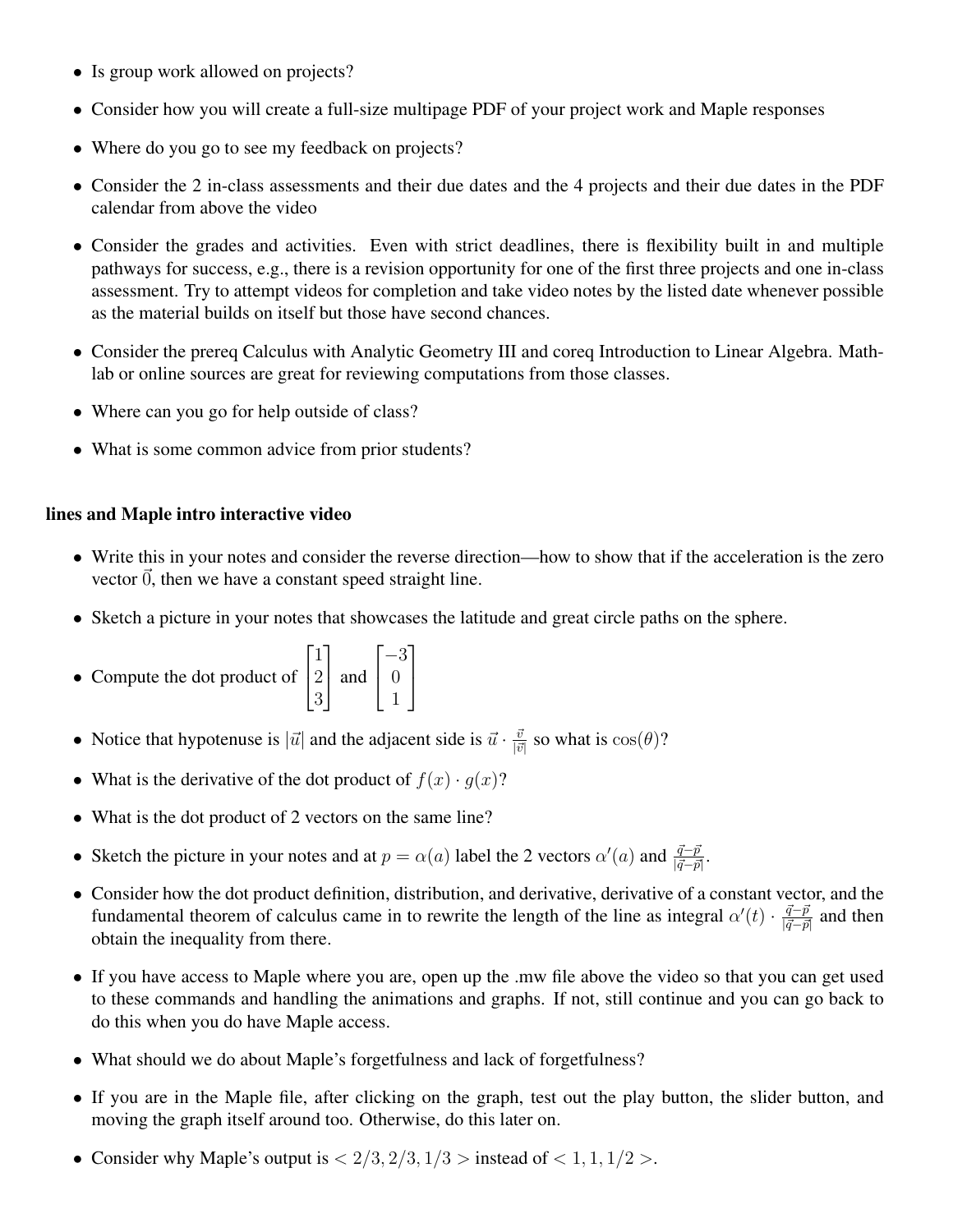• What does  $*$  stand for in Maple?

## tractrix interactive video

- Respond to the question in the video here and in your notes
- Compute the derivative.
- Work out the trigonometric/algebraic reduction details on paper that I just described.
- Compute the magnitude.
- Write the rest of the computation in your notes (you can replay the video if needed)
- Open the TractrixMaple.mw file from above the video and try it yourself

## arc length, tangent, and physical attributes interactive video

- In your notes, write down the formula for calculating arc length as well as in your own words what the arc lengths gives us physically and geometrically.
- We have s as a function of t. Consider how to solve for t, the inverse function.
- Consider how  $t(s)$  was substituted in for t in the curve  $\alpha(t)$  to form the reparameterized curve  $\beta(s)$ .
- Given what we assumed for contradiction, what is the sign of  $s(y) s(x)$  here?
- Why is it helpful for  $t(s)$  to pass the vertical line test?
- In your notes, write down how to calculate  $T$  as well as in your own words what it tells us physically and geometrically.
- In your notes, write down how to calculate velocity and speed as well as in your own words what the velocity and speed tells us physically and geometrically.
- In your notes, write down how to calculate acceleration as well as in your own words what the acceleration tells us physically and geometrically.
- In your notes, write down how to calculate jerk as well as in your own words what the jerk tells us physically and geometrically.
- Open up the Maple file above the video, tractrixmaple3.mw
- Execute the Student [VectorCalculus] package and other beginning commands
- Execute more commands and consider Maple's output
- Play the animation using the play button or the slider
- Why isn't the speed of the reparameterized curve 1?

# TNB 1 interactive video

• In your notes, write down the curve  $\alpha(t) = (r \cos(\omega t), r \sin(\omega t), 0)$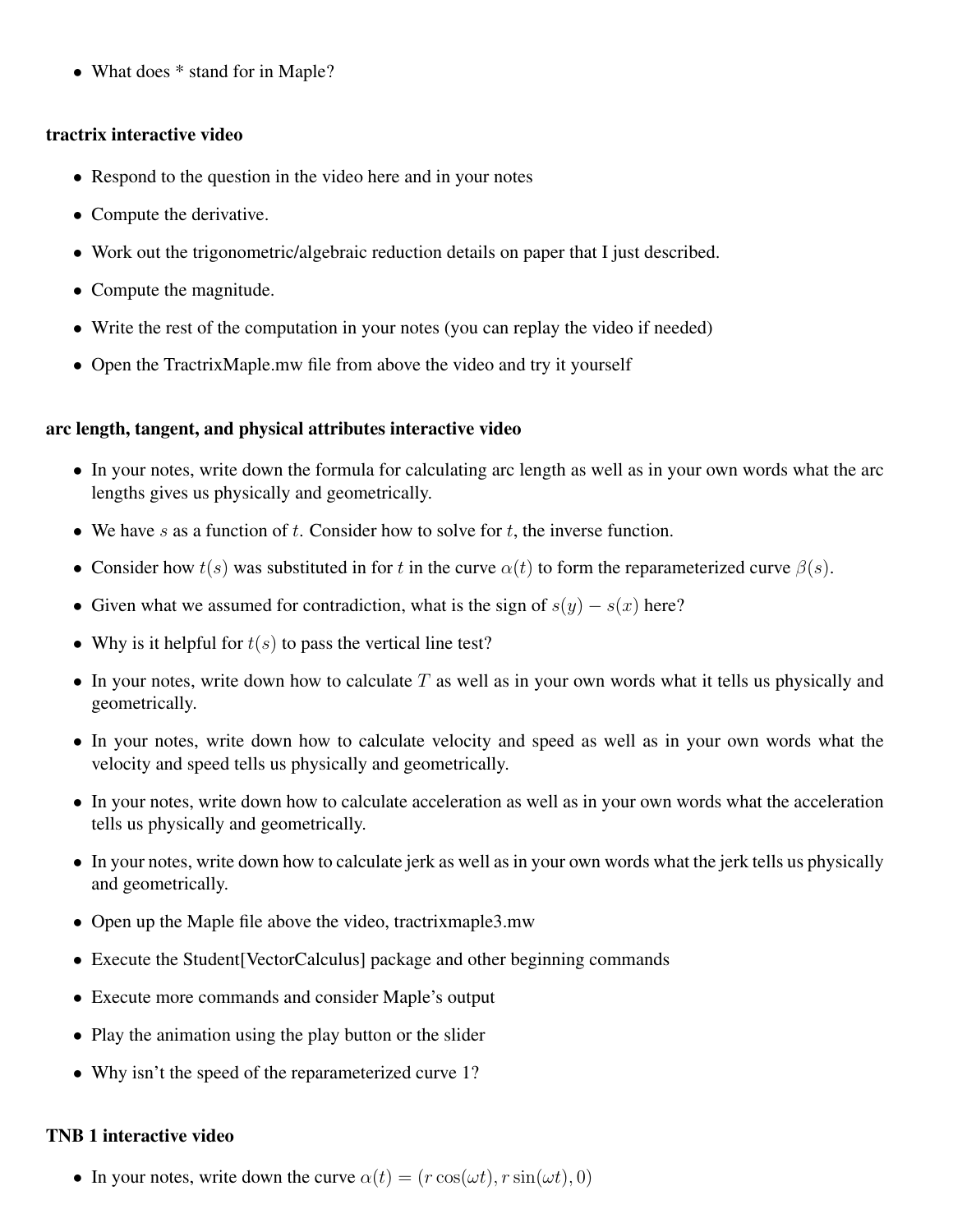- Compute  $\alpha'(t)$
- What is  $|\alpha'(t)|$ ?
- Write the trig reduction of speed in your notes.
- Write  $T$  for this curve.
- In your notes, write down the formula for calculating T as  $\alpha'(s)$  and  $\frac{\alpha'(t)}{\alpha'(t)}$  $\frac{\alpha(t)}{|\alpha'(t)|}$  as well as in your own words what  $T$  shows us physically and geometrically.
- Compute  $\frac{T'(t)}{\log(t)}$  $\frac{T^{(t)}}{|\alpha'(t)|}$  to compute the curvature vector  $\vec{\kappa}$
- What is the scalar  $\kappa$ ?

• Write 
$$
N = \frac{\frac{T'(t)}{|\alpha'(t)|}}{\kappa}
$$

- In your notes, write down the general formulas for calculating  $N$  by way of the curvature vector, the speed, and the scalar curvature that we need all of here as well as in your own words what  $N$  shows us physically and geometrically.
- Take the dot product of  $T = (-\sin(\omega t), \cos(\omega t), 0)$  and  $N = (-\cos(\omega t), -\sin(\omega t), 0)$
- What is the dot product of a unit vector with itself?
- Consider the derivative of  $T \cdot T = 1$ ?
- Write the proof in your notes that the derivative of any unit vector is perpendicular to the original
- Sketch a picture of the curve and one osculating circle in your notes
- What happens when  $\kappa$  is small?
- Compute the cross product of T and N here—set up  $i, j, k$  as row 1, T and N as the other rows of the matrix and take its determinant, or however you did it in Calc III.
- Why is  $B = T \times N$  a unit vector?
- Write one of these arguments in your notes, write how to compute  $B$ , and write what it means physically and geometrically.
- Open TNB1.mw from above the video.
- Some computations may take Maple a really long time—for my PhD thesis, I was running simulations over the entire weekend in Maple! What should I do if Maple is taking too long with computations like arclength and I want to stop it?
- Try the Maple file yourself and play around some.

# TNB 2 interactive video

- By hand, calculate  $T, N, \kappa, B$ , and  $\tau$  for the curve  $\alpha(t) = (\frac{5}{13}\cos(t), -\sin(t), \frac{-12}{13}\cos(t))$ . My hint is to repeatedly apply that  $\sin^2 t + \cos^2 t = 1$ . For example, the magnitude of  $\alpha'(t)$  reduces nicely!
- Why do we divide by  $|\alpha'(t)|$  to compute T and the curvature vector and to find  $\tau$ , the torsion?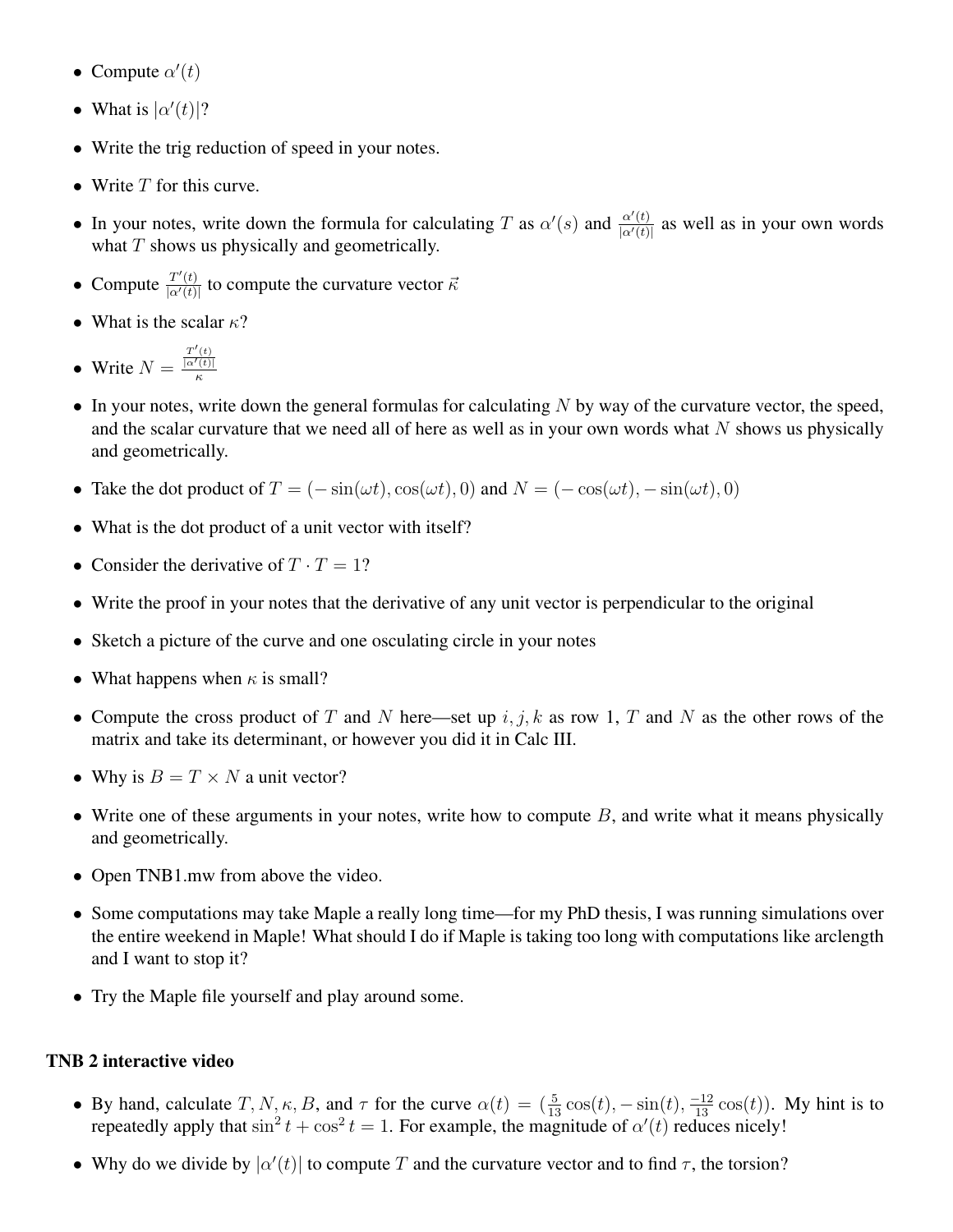- Compare your by-hand work with  $B = \left(-\frac{12}{13}, 0, -\frac{5}{13}\right)$  in the end. You should have obtained  $|\alpha'(t)| = 1$ , i.e. this is a curve parameterized by arc length!
- How did we show that  $T$  and  $N$  are perpendicular?
- What is  $T'(s)$ ?
- In your notes, write the argument that  $B'(s)$  has only an N component in the linear combination  $aT + bN$  +  $cB$ , i.e. no  $B$  component and no  $T$  component.
- In your notes, write the argument that  $N'(s) = -\kappa T + \tau B$
- Rotate your right hand away from you with  $B =$ thumb,  $T =$ index finger, and  $N =$ middle finger, to internalize that when  $\kappa > 0$  and  $\tau > 0$ , T moves toward N and B moves away from N.
- First, sorry, I just said  $\tau$  instead of T for  $\kappa T$ , so please forgive my slip! Next, Rotate your right hand away from you with B=thumb, T=index finger, and N=middle finger, to internalize that when  $\kappa > 0$  and  $\tau > 0$ , N moves away from  $T$  and toward  $B$ .
- See what Myka from *Warehouse 13* says and how it relates to curves.
- Open 4140TNB2.mw from above the video
- Hit enter to execute the Maple commands, including the Student [Vector Calculus] and plots packages. You can reveal the package contents with a ";" rather than ":" if you like.
- Examine Maple's output of speed as  $\sqrt{2}\sqrt{\frac{1}{t^4+1}}$ . What happens as t gets large?
- In the TNB animation command, Modify frames=20 to frames=100 and play the animation via the play button or the slider that comes up after you click on the animation visualization. You can also modify t1 and t2, like range= -15..15 instead of range=t1..t2, or similar, and you can also modify the width of the TNB vectors via [width=.02]. Depending on your modifications, you may notice that Maple sometimes has problems rendering the curve away from the broken part.
- Where does the metric slow down
- Where does the osculating circle get smaller (i.e. the —curvature—, 1/radius, get larger)?
- How can the mystery curve be a circle in a plane when  $z$  is not 0?
- Compare your by-hand work from the beginning of this video on T, N,  $\kappa$ , B, and  $\tau$  for the curve  $\alpha(t)$  =  $\left(\frac{5}{13}\cos(t), -\sin(t), \frac{-12}{13}\cos(t)\right)$  to Maple's output.

#### curvature and torsion applications 1 interactive video

- If you don't already have these TNB formulas in readily accessible form for further use today, copy them down.
- What is  $T'(s)$ ?
- Write the  $\kappa = 0$  is a line argument in your notes.
- What is  $B'(s)$ ?
- What will we do with  $(\alpha(s) \alpha(0)) \cdot B$ ?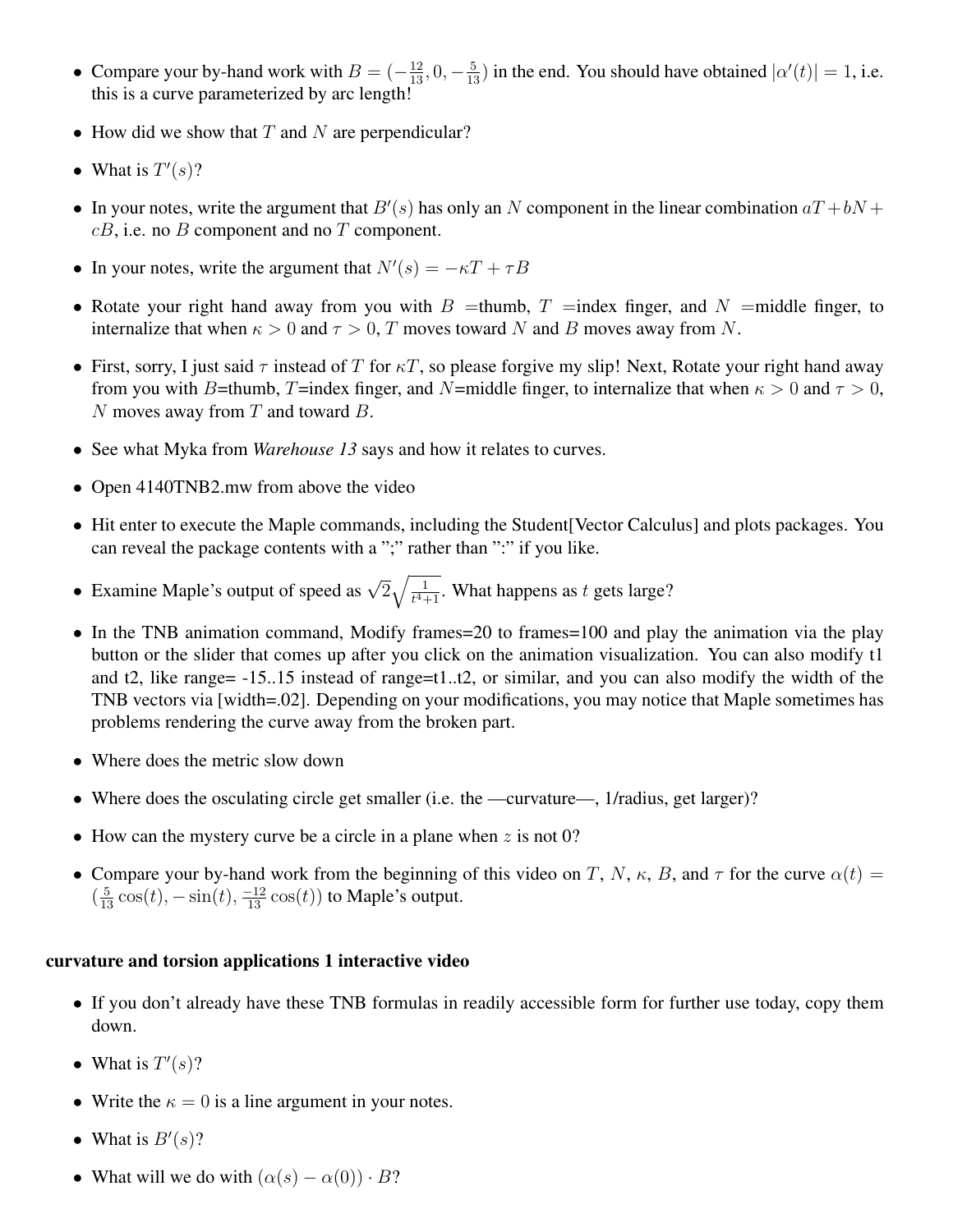- What is  $T \cdot B$ ?
- Write the  $\tau = 0$  means we stay inside the osculating plane argument in your notes.
- What is  $\alpha(s) + \frac{1}{\kappa}N(s)$ ?
- Consider what are  $\alpha'(s)$  and  $N'(s)$ .
- Write the  $\alpha(s)$  is planar and has constant positive curvature then we are on a circle argument in your notes.
- What is  $-\kappa T + \tau B$ ?
- Consider interpreting each term of  $\omega(s)$  physically and geometrically.
- In the case of a Ferris wheel (named for a civil engineer!), how can we interpret  $\omega(s)$ ?

#### curvature and torsion applications 2 interactive video

- Review the formulas we've been working with
- Substitute  $T'(s)$  and  $B'(s)$  into  $\cos(\theta)T' + \sin(\theta)B'$
- What happens when we cross multiply from  $\frac{\cos(\theta)}{\sin(\theta)} = \cot(\theta) = \frac{\tau}{\kappa}$ ?
- I left out some steps to fit it on the slide. Write the full argument that  $\alpha(s)$  with  $\frac{\tau}{\kappa}$  constant and  $\kappa$  nonzero is a cylindrical helix
- If z points straight up, then where is the annulus in the 4 images?
- Compute  $\alpha'(t)$  and then  $|\alpha'(t)|$
- Consider the computations for the curvature vector
- Sketch the strake and the annulus. Label the inner helix curve on the strake and the inner circle on the annulus in the pictures.
- Write the parametrizations of the inner helix on the strake and the inner circle on the annulus
- Write the parametrizations of the outer helix on the strake and the outer circle on the annulus.
- open curvaturetorsionapps.mw in Maple
- consider velocity, acceleration, jerk, speed, arc length, curvature, and torsion for this inner helix on the strake
- consider T, N, and B for this inner helix on the strake
- play the animation for the T, N, B frame for the inner helix on the strake
- play the animation for the osculating circle. What do you notice?
- How do the curvatures compare?
- The inner circle on the annulus matches the length of the inner helix on the strake, so we already have that from Maple, but why do we need a proportion for the outer circle on the annulus?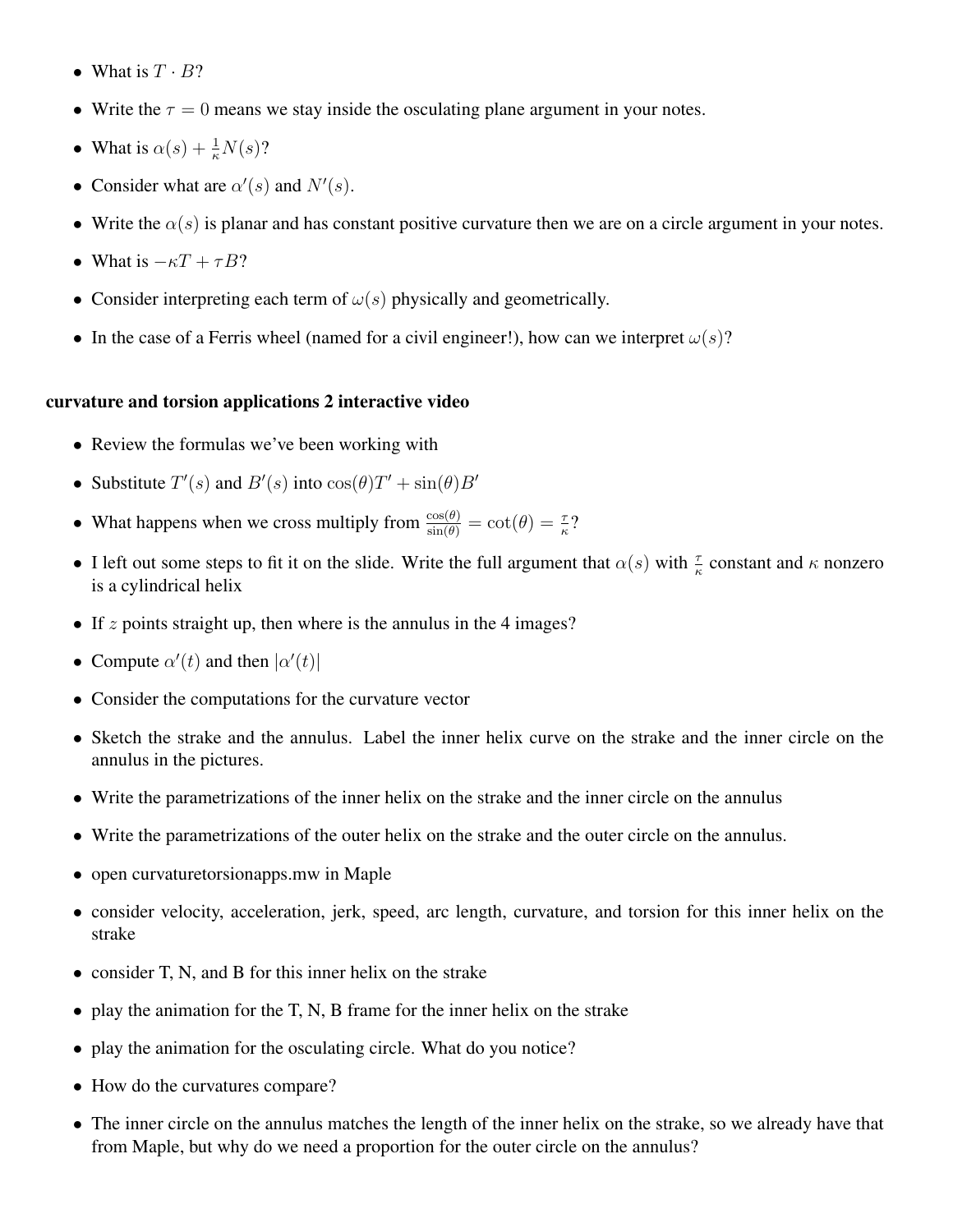## surfaces, geodesics and coverings interactive video

- What role does the  $r$  parameter play here?
- Write the parametrization of the strake and the values of the parameters.
- What is the dimension of a surface, the smallest number of parameters we need to represent the space?
- Consider these questions for geodesics on the cylinder: 1. Can a geodesic ever intersect itself? 2. How many differently shaped geodesics can you find? What do they look like? 3. Is straight always shortest distance? 4. Is shortest distance always straight? 5. How many geodesics join 2 points?
- Sketch pictures in your notes
- Consider locally shortest distance versus intrinsically straight
- Fold a paper in half vertically so you have 2 equal regions. Label point  $A$  on each edge at the same height  $(3 \text{ As})$  Choose Bs not on the same vertical or horizontal line as A. Draw a line between every A and every B. Marker is best. Roll the sheet up so As match and examine the geodesics
- How many different geodesics are between  $A$  and  $B$  shown here in this 2-sheeted cylinder covering?
- How about if we added a 3rd sheet to the cylinder covering? How many different geodesics would we have now between  $A$  and  $B$ ?
- Sketch a picture in your notes
- Sketch a picture of the cone and the covering and label  $\theta \beta$  to show the secant relationship.

## coordinates and geodesic curvature interactive video

- Consider the Calculus with Analytic Geometry III connections
- What is  $x^2 + y^2$ ?
- What is the coordinate curve  $x(\theta, z)$  with z constant on this cylinder?
- What is the coordinate curve  $x(\theta, z)$  with  $\theta$  constant on this cylinder?
- Compute  $x_z$
- Compute U
- Sketch a picture of the cylinder with the coordinate curves at a point,  $x_t heta$  and  $x_z$  tangents to those coordinate curves, the tangent plane, and U
- Substitute  $\theta = \frac{s \cos(\alpha)}{r}$  $r_{\text{r}}^{s(\alpha)}$  and  $z = s \sin(\alpha)$  into the cylinder  $(r \cos(\theta), r \sin(\theta), z)$  to see how these kinds of substitutions work to create a curve as a function of only s on the cylinder here (as  $\alpha$  and r are constant). Write this in your notes as we'll be coming back to it again later.
- Write the definitions of the unit normal U, the normal curvature  $\vec{\kappa}_n$ , and the geodesic curvature  $\vec{\kappa}_q$
- Write the computation steps of the curvature vector of the helix  $(\cos(t), \sin(t), t)$  on the cylinder of radius 1.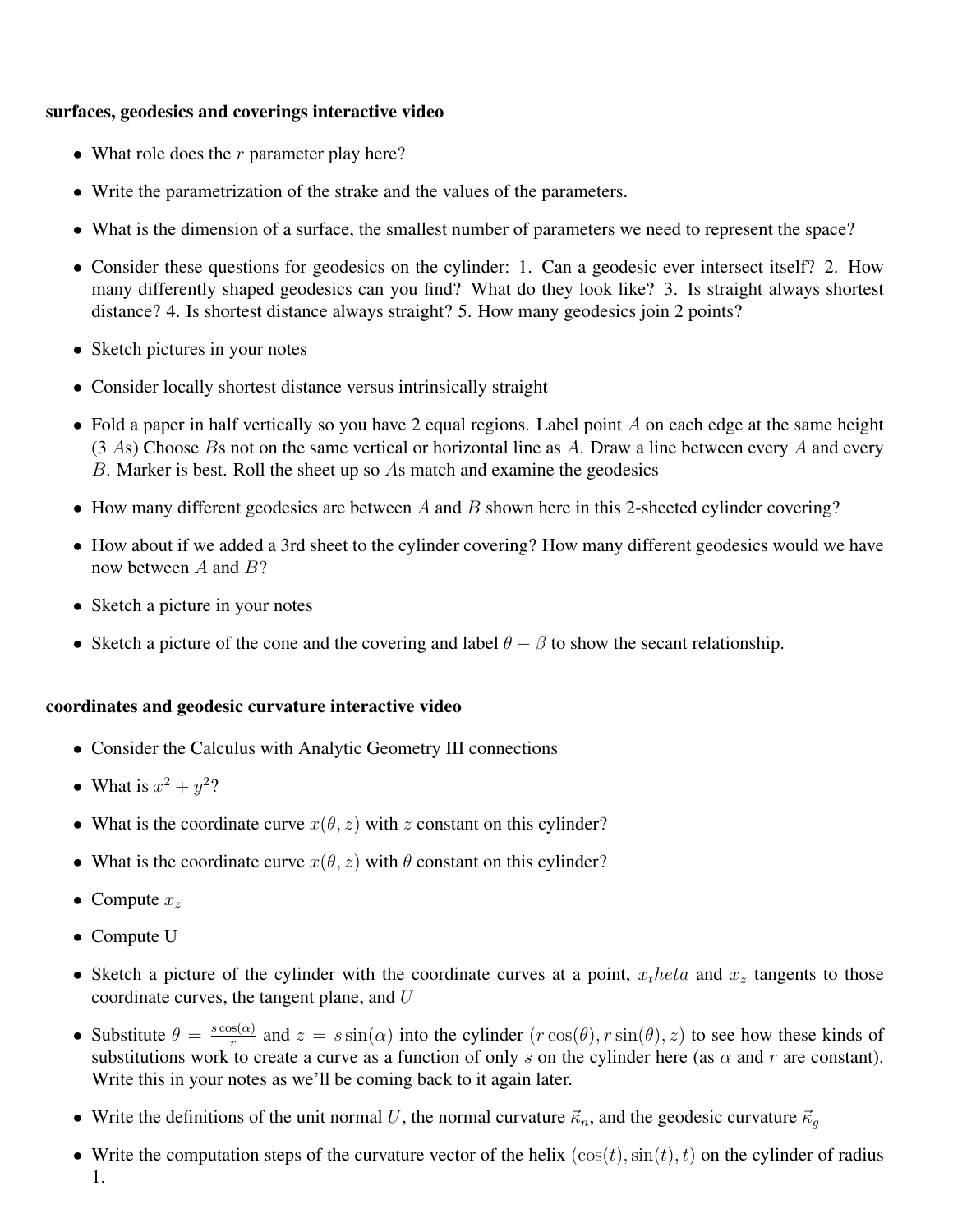- Consider why the helix( $\cos(t)$ ,  $\sin(t)$ , t) means that  $x(u, v) = x(t, t)$  on the  $(\cos(u), \sin(u), v)$  cylinder
- Consider how the curvature vector is completely normal to the surface, so not felt by the bug
- Play around some in this Maple file above the video to get used to it! Change  $q$  and the curve commands to match, remove items in the second display command, rotate the plot...
- Modify c2 to 20 to extend it, modify the parameter functions in Maple: f1 to t\*cos(Pi/16) and f2 to t\*sin(Pi/16), return there, and then return below in the plotting commands.

## speed of a geodesic interactive video

- Consider driving a car along these curves. Do you have to turn the steering wheel?
- Write the argument that the speed of a geodesic is constant.
- Does a geodesic has to have constant speed? Does a curve with constant speed have to be a geodesic?
- Review how we computed the normal to the surface and consider the normal to this unit cylinder  $x(u, v) =$  $(\cos(u), \sin(u), v).$
- Review how we computed the normal to the surface and consider the normal to this unit cylinder  $x(u, v) =$  $(\cos(u), \sin(u), v).$
- Compute the speed of the curve  $(\cos(t), \sin(t), \sin(t))$
- Consider why the curvature vector to the curve  $(\cos(t), \sin(t), 0)$  is completely normal to the unit cylinder
- What is the curvature vector to the curve  $(\cos(0), \sin(0), t)$
- Write this argument about classifying the geodesics on a cylinder analytically
- How about  $v = 0$  as one example of a u coordinate curve on the geographical sphere. What is that?
- Sketch some pictures in your notes that show some of the latitudes for the  $u$  coordinate curves when  $v$  is fixed and some of the longitudes for the  $v$  coordinate curves when  $u$  is fixed.
- Write the computation for  $U$  on the geographical sphere in your notes
- Open the Maple file above the video
- Try some modifications yourself. Plug in other functions of  $t$  for f1 and f2.
- Overall, what did our examples show?
	- a) geodesics must have constant speed and the geodesic curvature vanishing
	- b) curves that aren't geodesics may have constant speed but they won't have vanishing geodesic curvature
	- c) both of the above
	- d) neither
- Write this part of the argument
- Consider this argument that geodesics on the sphere are great circles and write the rest of it.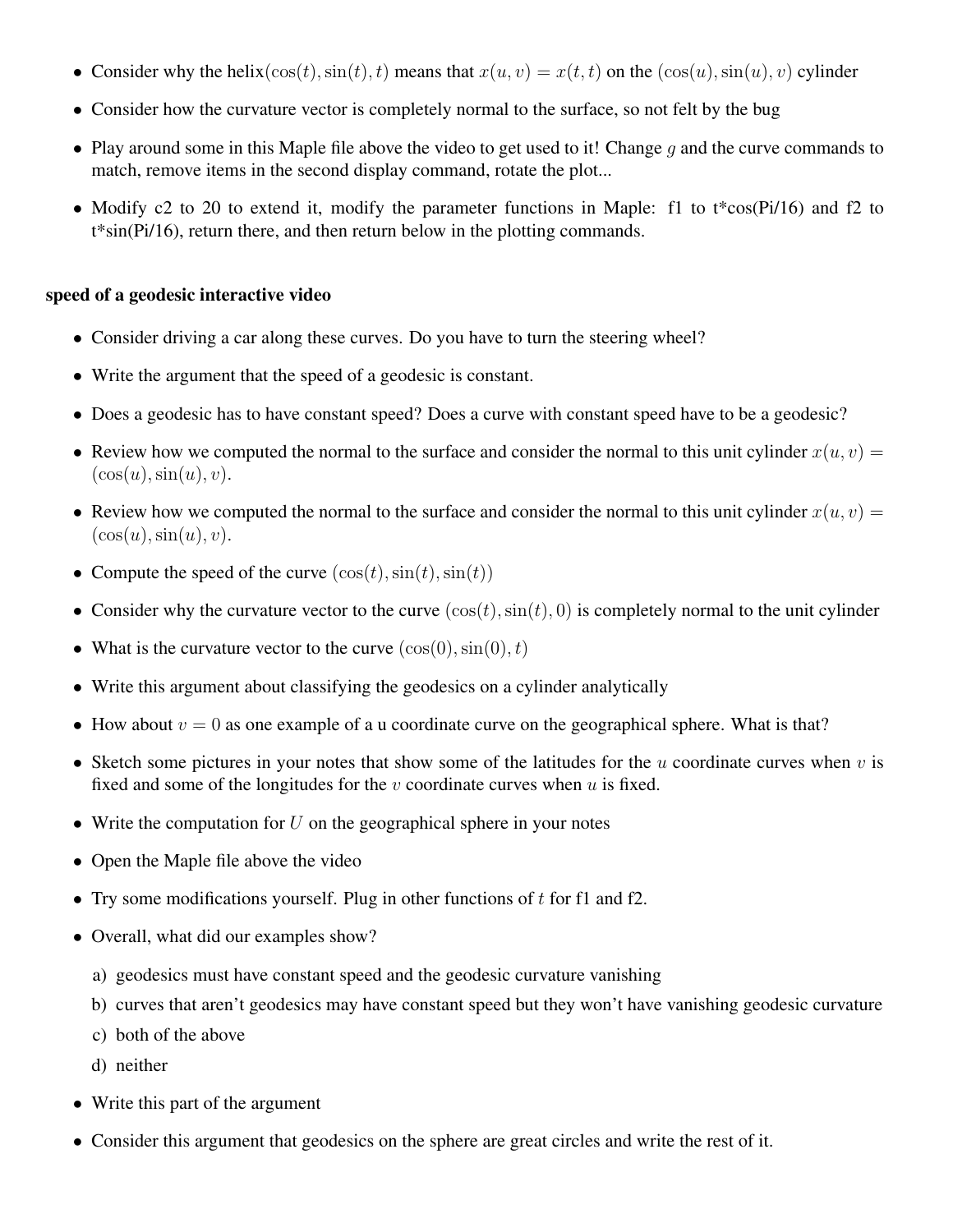#### first fundamental form interactive video

- Write this argument of how  $E, F$  and  $G$  and the metric form arise from our usual definition of arc length along a curve as well as the definitions.
- Write these computations down for the metric form for the  $(u, v, 0)$  plane and the  $(u \cos v, u \sin v, u)$  cone.
- Consider the roles of the  $u$  and  $v$  parameters on the new plane ( √  $\overline{2}u\cos\frac{v}{\sqrt{2}},$ √  $\overline{2}u\sin\frac{v}{\sqrt{2}}$ , 0) and the curves they generate when one is fixed and the other varies
- Compute  $E, F$  and  $G$  on the new plane ( √  $\overline{2}u\cos\frac{v}{\sqrt{2}},$ √  $\overline{2}u\sin\frac{v}{\sqrt{2}},0)$
- Open the Maple file from above the video and execute the new plane and cone commands by hitting return and compare with your by-hand work
- Why is  $F$  repeated as the off-diagonal of the matrix, giving us a symmetric matrix where the transpose of the matrix is the same as the original?
- Write this argument of how  $g_{ij}$  as an inner product determines dot products of tangent vectors as well as angles. At the same time, review the multiplication of 3 matrices if that feels rusty
- Which are true about the intrinsic versus extrinsic nature of the normal curvature and geodesic curvature?
- Compute  $E, F$  and  $G$  on the geographic sphere and write the metric form in matrix notation
- What is the implication of the metric form on the sphere?
- Are the catenoid and helicoid locally isometric?
- Are the saddle and Enneper's surface locally isometric?

## shape operator interactive video

- Sketch the top left picture in your notes and label  $p, U, w, Sp(w)$  and  $\nabla_w U$
- Sketch the shape operator on the cylinder from the middle picture and write the shape operator computations for the cylinder
- Open the Maple file from above the video and execute the initial commands and commands for the sphere by hitting return.
- For the geographical sphere, what do you notice about  $-U_v$  as a linear combination of  $x_u$  and  $x_v$ ?
- Compare the last coordinate of  $x_u$  with the last coordinate of  $-U_u$  for the pseudosphere
- For the pseudosphere, consider how the first coordinate of  $-U_u$  is  $-\frac{1}{\sinh u}$  $\frac{1}{\sinh u}$  times the first coordinate of  $x_u$
- What are the augmented matrices to solve for  $-U_u$  and  $-U_v$  as linear combinations of  $x_u$  and  $x_v$ ?
- Write the shape operator for the pseudosphere
- Does  $-U_u$  in the shape operator always have a vanishing  $x_v$  component of 0?
- Is the  $x_v$  component of  $-U_u$  for the shape operator always equal to the  $x_u$  component of  $-U_v$ , the mixed components?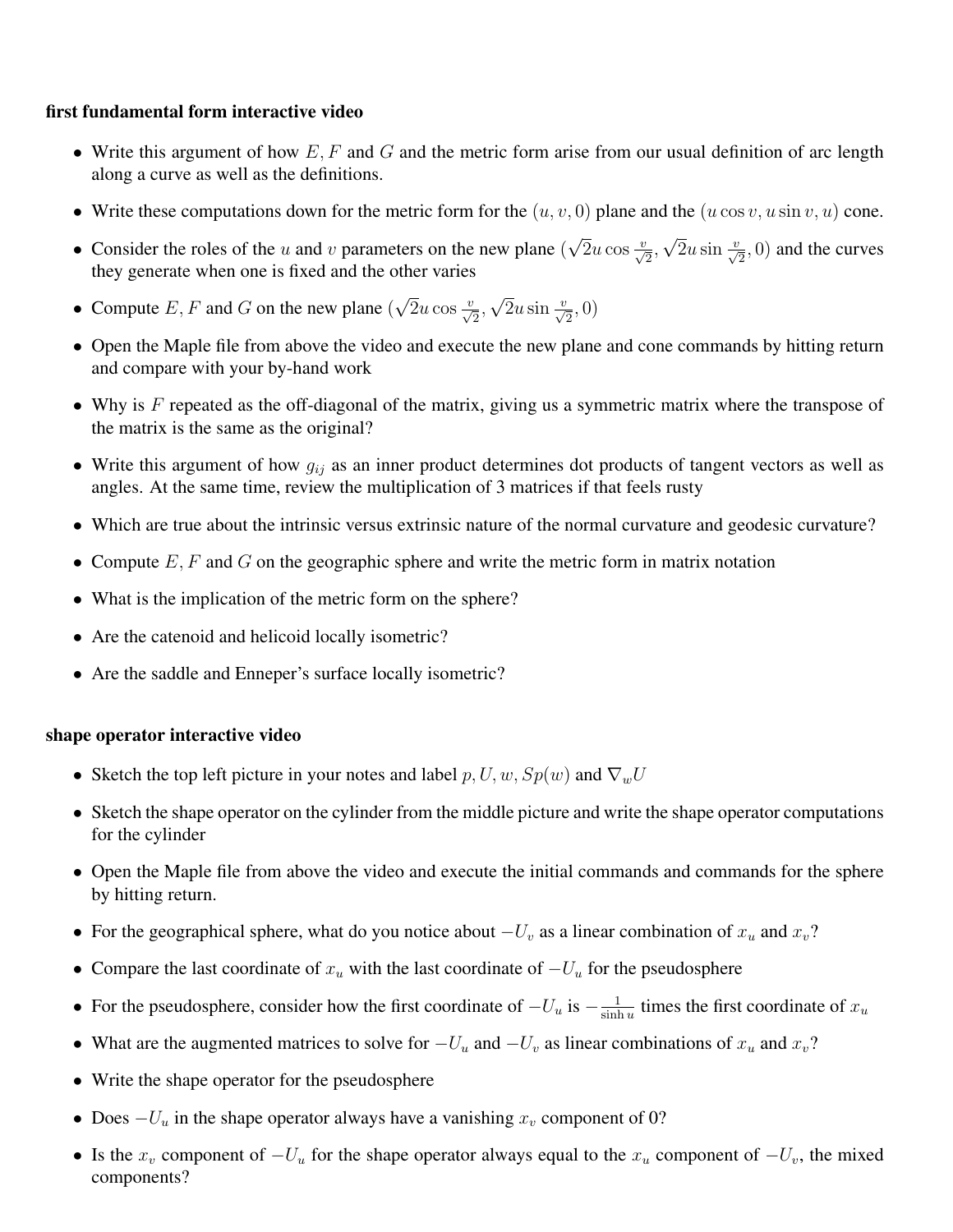#### second fundamental form and Gauss's Theorema Egregium interactive video

- Compute the quantities listed for the geographical sphere and write them in your notes.
- Take the derivative of  $U \cdot x_u = 0$  with respect to u and write it in your notes
- What should we take the derivative of to obtain  $m$ ?
- Compute *l* for the geographical sphere and reduce.
- Compute the shape operator for the round donut via  $-U_v$  and writing that as a linear combination of  $x_u$  and  $x_{\eta}$ .
- If we have a surface  $x(u, v)$  and we hold u constant, then  $x(constant, v)$  will be a...
- Which are geodesics on a round donut?
- Which are geodesics on a flat torus?

#### surface area and computations on the strake, cylinder, sphere and cone interactive video

- Write the proof that the square root of the determinant of the metric form gives the area of a flat  $x_u$ ,  $x_v$ parallelogram
- Extend our prior computations for the torus. Which is the surface area of a round torus?
- Open the Maple file for the strake computations, hit return to execute them, and then consider the outputs.
- Compute and write the cylinder computations as practice
- Why is an improper integral needed for the sphere and cone surface area?

#### Gauss-Bonnet interactive video

- Is the Gauss curvature of a horse saddle negative?
- What is the Gauss curvature of a sphere of radius  $r$ ?
- What is the total Gauss curvature (the double integral of  $KdA$ ) of a sphere of radius r?
- What is the Euler characteristic of a cylinder?
- A triangulation of a surface breaks it up into triangles, which allows us to compute the Euler characteristic. Which can we apply to the sphere?
- What is the sum of the angles in a spherical triangle?
- What is the sum of the angles in a triangle on a flat torus?
- Which is true about the Klein bottle parameterizations?

#### surfaces not embedded interactive video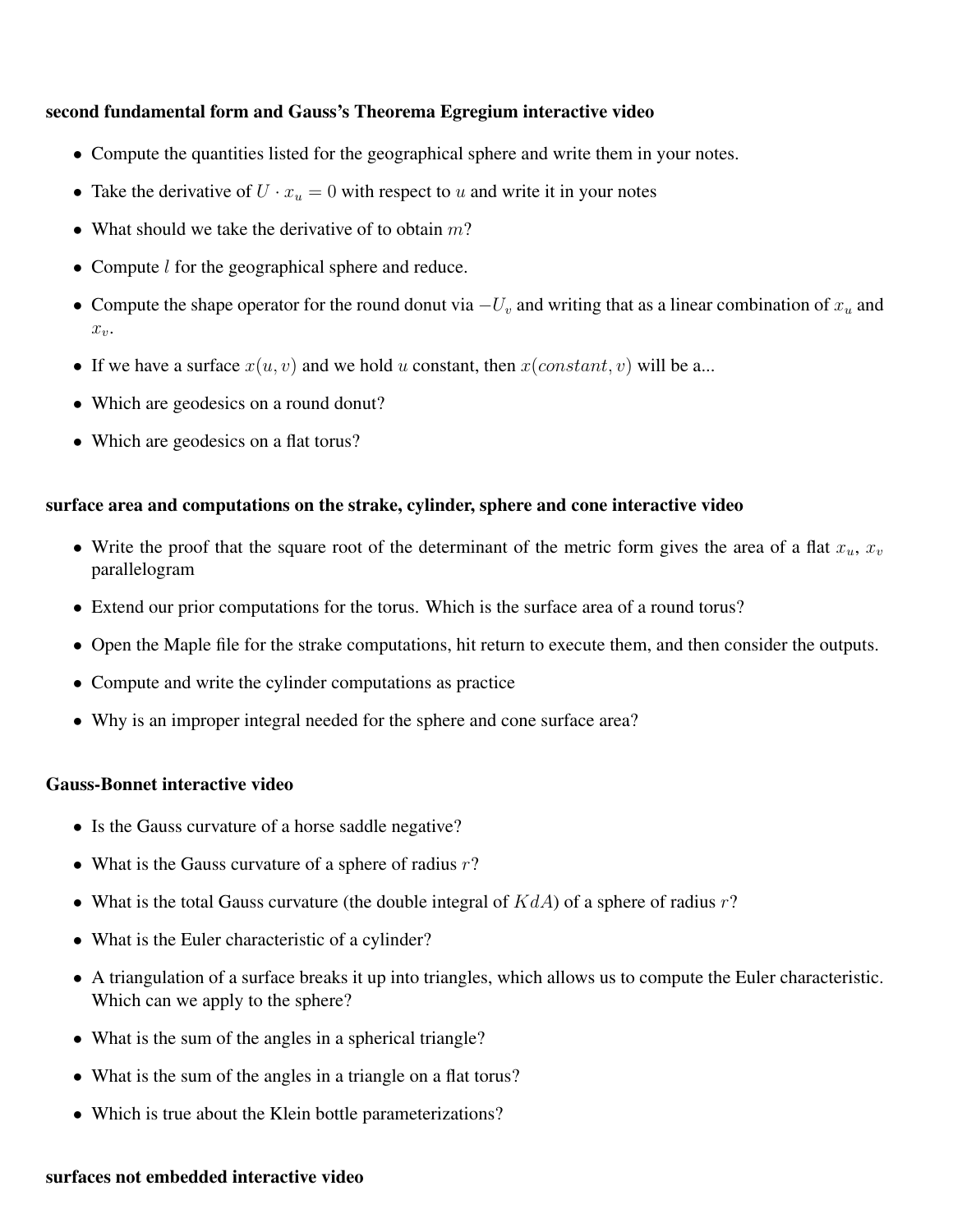- Which cannot be  $C^2$  embedded in  $\mathbb{R}^3$  from among hyperbolic geometry, stereographic projection of the sphere, flat torus?
- Sketch a rough picture of the annular model and label  $\delta$ , w, and s.
- Sketch a picture of a flat annulus that includes a center point, an inner radius of r and outer radius of  $r + \delta$ .
- Write out the proof in your notes.
- Compute  $K$  and write down the details.
- Write out an argument that the angle sum of a geodesic triangle is less than  $\pi$  for hyperbolic geometry.
- Solve the double integral for the surface area of a region bounded by a horocycle and radial geodesics  $d$ apart by hand and write out the details in your notes.

#### geodesic equations, tensors, and spacetime interactive video

- For which surface did we use covering arguments?
- Where did we use a symmetry argument?
- Why is  $x_u, x_v, U$  a basis for a regular surface?
- What does the dot notation mean above a vector?
- What is  $x_u u \cdot U$ ?
- Consider how to write  $x_{uv}$  in the basis with coefficients from Christoffel symbols and the second fundamental form.
- Consider the  $xv$  components of  $\ddot{\alpha}$
- Why would a geodesic have zero  $x_u, x_v$  components of  $\ddot{\alpha}$ ?
- Consider how the Einstein summation notation is equivalent to the forms above it.
- Consider  $E_u$ .
- What happened to the other components of  $x_{uu}$ ?
- Why do we need a symmetric matrix for  $g_{ij}$ ?
- What is the Christoffel symbol  $\Gamma_{uu}^u$  for a surface?

#### Minkowski spacetime and Christoffel computations interactive video

- Why is there no  $dt dx$  term?
- Consider what is  $\left(\frac{ds}{dt}\right)^2$ ?
- What kind of relativity is Minkowski's space?
- Write out the matrix multiplication.
- Consider what surface  $x^2 + y^2 = t^2$ , where t varies too.